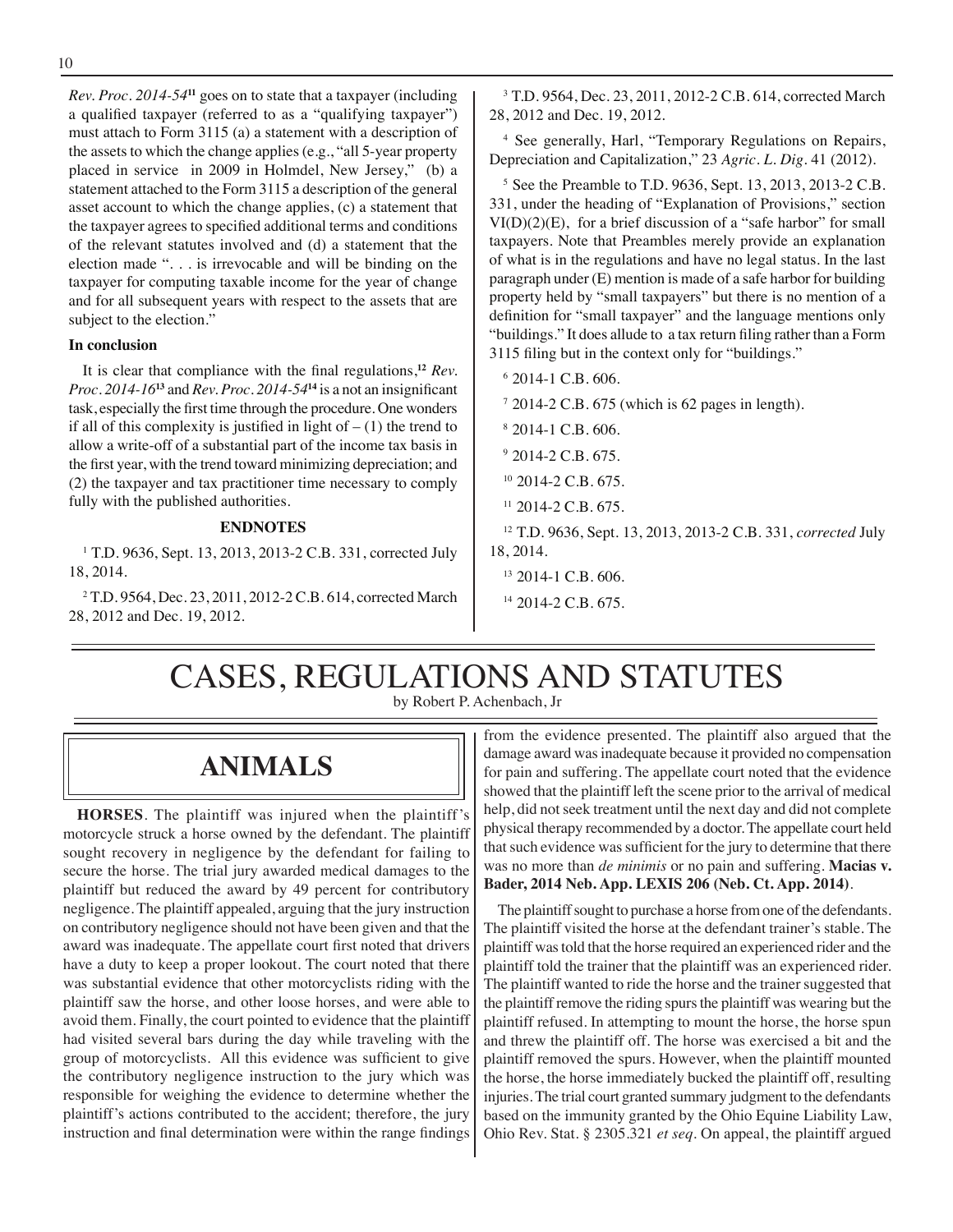that the exception provided in Ohio Rev. Stat. § 2305.321(B)(2)(d) applied because the trainer exhibited wanton misconduct in that (1) the trainer had not ridden, lunged or tuned the horse out for normal exercise on the day of the incident, (2) it was normal to turn the horse out to pasture for exercise approximately five to six hours per day, (3) the trainer knew very little if anything about the plaintiff's riding ability, (4) any information the trainer might have obtained would probably have had no bearing on her allowing the plaintiff to get up on the horse, (5) the trainer allowed the plaintiff to get up on the horse after the plaintiff had fallen or been thrown off the horse once and (6) the trainer allowed the plaintiff to continue riding the horse without intervening even after the trainer claimed to have seen the plaintiff "off balance [and] not having a good seat." The court upheld the summary judgment because the trainer had given the plaintiff the information about the exercise status of the horse, the plaintiff refused to exercise the horse before attempting to ride, the plaintiff was asked to remove the spurs and did not comply, the defendant did exercise the horse after the first incident, and the plaintiff was aware of the risks of riding an unknown horse. **Dennis v. Nickajack Farms, Ltd., 2014 Ohio App. LEXIS 5305 (Ohio Ct. App. 2014)**.

# **Bankruptcy**

### **FEDERAL TAX**

**DISCHARGE**. The debtors, husband and wife, had filed a Chapter 7 case in October 2010 and the debtors received a discharge in February 2011. The debtors had outstanding federal tax liabilities for 2000 and 2001 for which the debtors had untimely filed Forms 1040 in May 2005 after being assessed the taxes in November 2004. The issue was whether the May 2005 Forms 1040 constituted a return for purposes of Section  $523(a)(1)(B)(i)$ , allowing the discharge of the taxes reported. The Bankruptcy Court ruled that a document is a "return" for purposes of Section  $523(a)(1)(B)(i)$  if the document complies with "applicable filing requirements" concerning the form and contents of a return, the place and manner of filing, and the types or classifications of taxpayers that are required to file returns, and if it otherwise complies with requirements of nonbankruptcy law. The Bankruptcy Court rejected the IRS argument, that timeliness was also an essential "applicable filing requirement;" therefore, the May 2005 Forms 1040 were returns for purposes of Section 523(a)  $(1)(B)(i)$  and the taxes properly reported therein were dischargeable. On appeal, the District Court reversed, holding that the untimely filed returns were not "returns" for purposes of Section  $523(a)(1)$ (B)(i) because the filing of the returns served no purpose since the IRS had already filed assessments in November 2004. On further appeal, the appellate court affirmed. *In re* **Mallo, 2015-1 U.S. Tax Cas. (CCH) ¶ 50,129 (10th Cir. 2014),** *aff'g***, 2013-2 U.S. Tax Cas. (CCH) ¶ 50,628 (D.C. Colo. 2013),** *rev'g***, 2012-2 U.S. Tax Cas. (CCH) ¶ 50,674 (Bankr. D. Colo. 2012).**

### **CONTRACTS**

**RESTRAINING ORDER**. The plaintiffs entered into oral contracts for the operation of their horse breeding business by the defendants for three years while the plaintiffs were working outside the United States. The plaintiffs filed suit alleging that the defendants materially breached those oral contracts by botching sales, advertising, and breeding contracts, failing to adequately care for the horses, and diverting business to other horses. The complaint also alleged tortious interference with advantageous business relationships or prospective economic relations and violations of the Michigan Usury Act. Additionally, an accounting was requested because the parties dispute the amount of money the plaintiffs owe for the defendants' boarding and other services. Before the plaintiffs could serve the complaint on the defendants, the defendants planned a sheriff's sale of all the horses, worth over \$600,000, to cover \$26,000 of costs claimed to be owed. The plaintiffs sought a temporary restraining order to prevent the sale. The court granted the restraining order because (1) the sale would cause irreparable harm to the plaintiffs, (2) the restraining order would not significantly harm the defendants, (3) there is a strong public interest in enforcing valid contracts and fair treatment of animals, and (4) the plaintiffs had demonstrated a likelihood of success of their claims, although subject to claims of the defendants. **Auld MacDonald Farms Arabians v. Twin Creek Farms, 2014 U.S. Dist. LEXIS 178636 (W.D. Mich. 2014)**.

# **federal FARM PROGRAMS**

**FARM LOANS.** The FSA has adopted as final regulations amending the Farm Loan Programs (FLP) loan making and servicing regulations to reflect several changes required by the 2014 Farm Bill. The changes were implemented administratively upon the passage of the 2014 Farm Bill; this rule makes conforming amendments in the FSA regulations. The changes include: increasing the percent of guarantee for conservation loans; reducing the interest rate for direct Farm Ownership (FO) loans made under a joint financing arrangement; eliminating the oil, gas, and mineral appraisal requirement; increasing the maximum loan amount for a direct FO loan made under the downpayment program; eliminating the rural residency requirement for the rural youth loans (YL); allowing a borrower who had YL debt forgiveness to receive future government loans under certain circumstances; excluding microloans (ML) to beginning or veteran farmers from the existing operating loans (OL) term limitations, and add a special ML interest rate available to beginning and veteran farmers; eliminating the term limit for guaranteed OLs; and amending the definition of a beginning farmer, increasing the maximum owned acreage requirement. **79 Fed. Reg. 78689 (Dec. 31, 2014)**.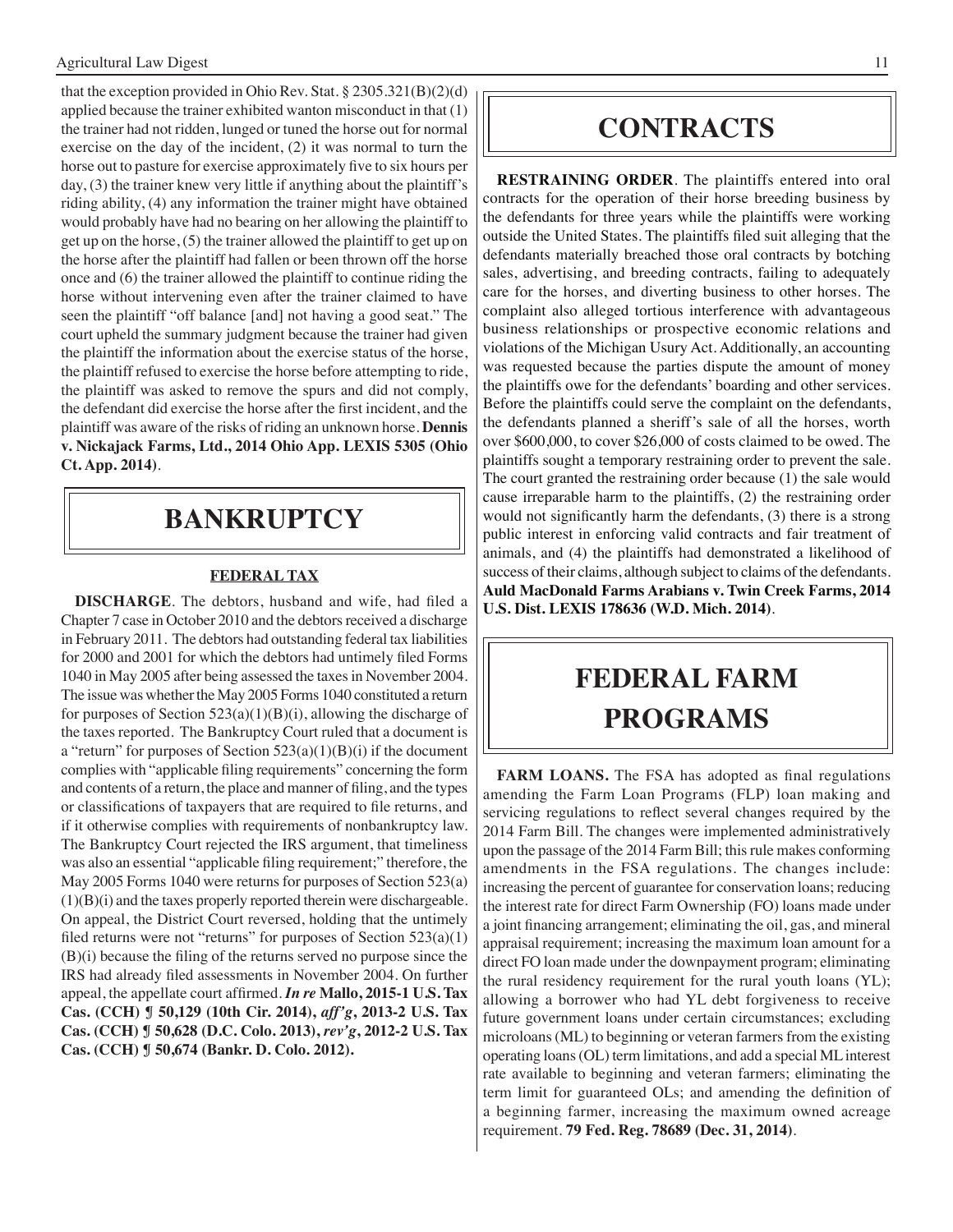**LIVESTOCK MARKETING FACILITIES**. TheAPHIS has issued proposed regulations amending the regulations governing approval of facilities that receive livestock moved in interstate commerce. The proposed regulations include several amendments to the conditions under which livestock may move to such facilities without official identification or prior issuance of an interstate certificate of veterinary inspection or alternative documentation. **80 Fed. Reg. 6 (Jan. 2, 2015)**.

**MARKETING ASSISTANCE LOANS**. The FSA has adopted as final regulations required by the 2014 Farm Bill to update the MarketingAssistance Loan (MAL) and Loan Deficiency Payments (LDP) Programs for wheat, feed grains, soybeans, oilseeds, peanuts, pulse crops, cotton, honey, wool and mohair. In general, the 2014 Farm Bill extends the existing programs with minor changes that are implemented in this rule, including a revised formula for upland cotton loan rates. The final rules also amend the regulations for the Economic Adjustment Assistance for Users of Upland Cotton Program, the Extra Long Staple (ELS) Cotton Competitiveness Payment Program, and the Sugar Program to reflect that the programs were extended by the 2014 Farm Bill. **80 Fed. Reg. 113 (Jan. 2, 2015)**.

# **FEDERAL ESTATE AND GIFT taxation**

**FAILURE TO TIMELY FILE RETURN**. The decedent died in December 2008 and the taxpayer was appointed executor. The taxpayer hired an attorney to assist with administration of the estate who failed to tell the taxpayer that the attorney was suffering from brain cancer at the time. Although the taxpayer knew that an estate tax return was due by September 30, 2009, the return was not filed until January 2011 and the IRS assessed a late-filing penalty under I.R.C. § 6651(a)(1) and for late payment of the taxes under I.R.C.  $§ 6651(a)(2)$ . The taxpayer presented evidence that the attorney suffered from an unknown disabling medical condition and that the attorney was disbarred for failing to properly advise the taxpayer and timely carry out the attorney's duties. The taxpayer argued that the use of the attorney constituted reasonable cause and lack of willful neglect in failing to timely file and pay the taxes. The taxpayer also argued that the failure to meet the tax filing and payment deadlines resulted from circumstances largely beyond the taxpayer's control, the court held that there was no evidence to support a finding that the taxpayer was an executor without the ability to control whether the deadline was met. The court held that reliance on counsel alone cannot constitute reasonable cause for the late filing and payment of taxes. On the willful neglect issue the court defined willful neglect as "a conscious, intentional failure or reckless indifference." However, the court also held that mere carelessness is enough for an executor to be subject to the late filing and tax payment penalties. The evidence showed that the taxpayer had received several notices from the state and federal agencies that tax returns and other probate filings were overdue, notices from family members as to the attorney's incompetence, and warnings from other legal counsel of the need to find new representation. Thus, the court held that the taxpayer was well aware of the deadlines for return filings and tax payment and the failure to act on those deadlines constituted willful neglect and subjected the estate to the assessed penalties. **Specht v. United States, 2015-1 U.S. Tax Cas. (CCH) ¶ 50,134 (S.D. Ohio 2015)**.

# **federal income taxation**

**AMERICAN OPPORTUNITY CREDIT**. The taxpayer s, husband and wife, owned an I.R.C. § 529 education plan for their child. The child enrolled in a community college in the fall of 2010. In December 2010, the taxpayers paid the tuition for the Spring 2011 semester from the Section 529 account. The taxpayers claimed the American Opportunity Credit for the tuition payment on their 2011 return. The taxpayers used cash method reporting on their joint 2011 return. The court ruled that I.R.C.  $\S 25A(g)(4)$  contemplates the scenario where, as here, a taxpayer prepays qualified tuition and related expenses during one taxable year for an academic period that begins during the first three months of the following taxable year. In that instance, I.R.C.  $\S 25A(g)(4)$  provides that the academic period is treated as beginning during the taxable year in which payment was made. This provision therefore requires taxpayers to claim the credit with respect to the taxable year that the expenses were paid when the academic period begins in January, February, or March of the following year. Therefore, the court held that the taxpayers could not claim the tuition expenses paid in December 2010 on their 2011 return. **Ferm v. Comm'r, T.C. Summary Op. 2014-115**.

**BUSINESS EXPENSES**. The taxpayer was a lawyer who purchased a small airplane to travel for business and personal purposes. The taxpayer used the airplane for relatively short trips instead of a car to avoid traffic in the city. The taxpayer kept a written log of all flights, some of which were used for training flights and some for maintenance flights. The court allowed deductions for the costs of operating the airplane to the extent the taxpayer demonstrated a business purpose for the flights. However, because the business use of the plane did not exceed the personal use of the plane, the court held that the taxpayer was properly denied expense method depreciation for the plane. **Peterson v. Comm'r, T.C. Memo. 2015-1**.

**CHARITABLE DEDUCTION**. The taxpayer and spouse purchase 456 acres of ranchland and granted a conservation easement over 180 acres of the property in 2003. The land was subject to a deed of trust securing an installment agreement of the purchase of the land. A subordination agreement was signed by the note holder in 2005. The IRS denied a charitable deduction for the easement, arguing that the easement was not granted in perpetuity at the time of the grant because the subordination agreement was not signed in the year of the grant of the easement. The taxpayer argued that the chance of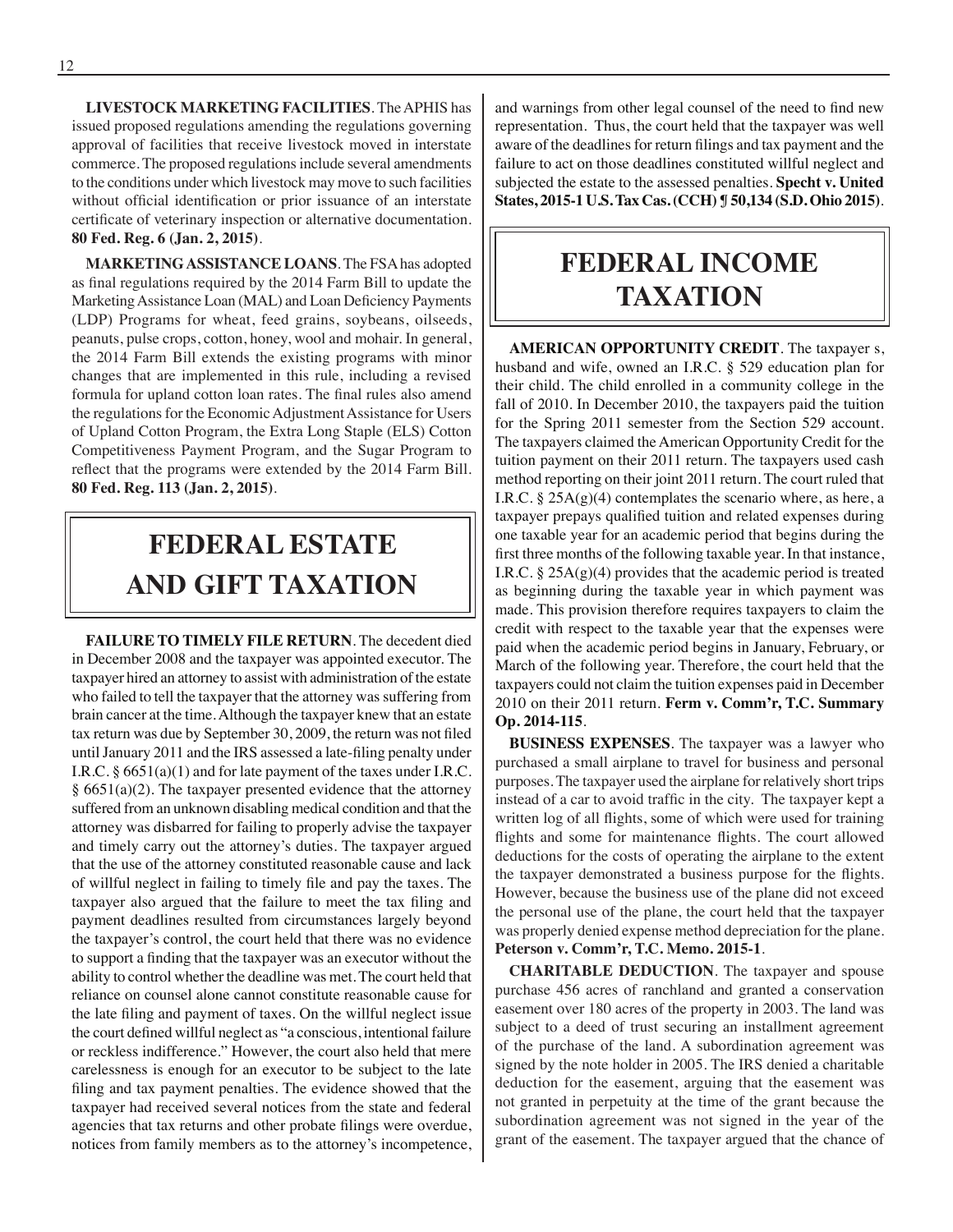a foreclosure of the mortgage was so remote as to be negligible; therefore, the grant was enforceable in perpetuity. The taxpayer argued that the subordination agreement was not required if the chance of a foreclosure of the mortgage was so remote as to be negligible. The court held that both requirements of Treas. Reg. §  $1.170A-14(g)(2)$ , (3) needed to be met in order for the easement to be granted in perpetuity sufficient for eligibility for a charitable deduction. The appellate court affirmed. **Mitchell v. Comm'r, 2015-1 U.S. Tax Cas. (CCH) ¶ 50,130 (10th Cir. 2015),** *aff'g***, 138 T.C. 324 (2012)**.

#### **CORPORATIONS**

 DISREGARDED ENTITIES. The taxpayer was a foreign owned subsidiary of a U.S. corporation and intended to elect to be treated as a disregarded entity. The taxpayer failed to timely file a valid Form 8832, *Entity Classification Election*, to elect to be treated as a disregarded entity for federal tax purposes. The IRS granted an extension of time to file the Form 8832. **Ltr. Rul. 201501001, Aug. 20, 2014**.

**DEPLETION**. The taxpayer was employed by an oil company to purchase oil and gas rights to real property. A portion of the taxpayer's compensation came from bonuses calculated as a percentage of the net income from the oil and gas properties purchased by the taxpayer for the company. The taxpayer initially reported the bonus income as ordinary income but filed amended returns claiming the bonuses as capital gains and depletion deductions. Treas. Reg. § 1.611-1 provides that a depletion deduction may only be taken by an owner of an "economic interest" in the mineral deposits which is acquired by investment in the mineral in place and which is returned through the extraction of the mineral. The taxpayer argued that the taxpayer made an investment of skill, time and experience in acquiring the oil and gas properties for the employer. The court held that an economic interest cannot be acquired only by investment of time, skill and experience but much require an outlay of capital; thus, the taxpayer did not have an economic interest in the oil and gas which could be depleted and was eligible for a depletion deduction. The court also noted that the second requirement of Treas. Reg. § 1.611-1 was not met by the taxpayer's bonuses in that the bonuses were not paid from the extraction of oil and gas but were paid as an incentive for the taxpayer to find more properties. **Gaudreau v. United States, 2015-1 U.S. Tax Cas. (CCH) ¶ 50,126 (D. Kan. 2014)**.

LETTER RULINGS. The IRS has issued its annual list of procedures for issuing letter rulings. Appendix A contains a schedule of user fees for requests. **Rev. Proc. 2015-1, 2015-1 C.B. 1**.

The IRS has issued its annual revision of the general procedures relating to the issuance of technical advice to a director or an appeals area director by the various offices of the Associate Chief Counsel. The procedures also explain the rights a taxpayer has when a field office requests technical advice. **Rev. Proc. 2015-2, 2015-1 C.B. 105**.

 The IRS has issued its annual list of tax issues for which the IRS will not give advance rulings or determination letters. **Rev. Proc. 2015-3, 2015-1 C.B. 129**.

 The IRS has issued its annual list of procedures for issuing

letter rulings involving exempt organizations. **Rev. Proc. 2015-4, 2015-1 C.B. 144**.

 The IRS has released an updated revenue procedure which explains when and how the IRS issues technical advice memoranda in the employee plans areas (including actuarial matters) and exempt organizations areas. **Rev. Proc. 2015-5, 2015-1 C.B. 186.**

The IRS has issued procedures for issuing determination letters on qualified status of employee plans under I.R.C. §§ 401(a), 403(a), 409 and 4975. **Rev. Proc. 2015-6, 2015-1 C.B. 194.**

The IRS has issued a revised revenue procedure which provides guidance for complying with the user fee program of the Internal Revenue Service as it pertains to requests for letter rulings, determination letters, etc., on matters under the jurisdiction of the Commissioner, Tax Exempt and Government Entities Division; and requests for administrative scrutiny determinations under *Rev. Proc. 93-41, 1993-2 C.B. 536*. **Rev. Proc. 2015-8, 2015-1 C.B. 235**.

**OIL AND GAS LEASE**. The taxpayers purchased property in 1996 and 1998 which had expiring oil and gas leases. After the old leases expired, the taxpayers entered into new oil and gas leases and received a bonus payment for entering the leases. The leases entitled the taxpayers to 16 percent of the net profits from any oil and gas extracted under the leases. The taxpayers claimed the bonus payment as long-term capital gain. The court held that the bonus payment was ordinary income to the taxpayers because the taxpayers retained an interest in the oil and gas extracted. The court also held that the taxpayers could not claim any depletion deduction against the bonus payment because the taxpayers failed to provide any evidence of the amount of royalties they expected from the leases. The appellate court affirmed in a decision designated as not for publication. **Dudek v. Comm'r, 2015-1 U.S. Tax Cas. (CCH) ¶ 50,124 (3rd Cir. 2014),** *aff'g***, T.C. Memo. 2013-272**.

**PASSIVE ACTIVITY LOSSES**. The taxpayers, husband and wife, owned a three apartment building next door to their residence. The husband was an unemployed and disabled military veteran and did all of the management of the apartments. The activities included daily inspection of the property, collection of rents, scheduling repairs, obtaining new renters, managing accounts and making small miscellaneous repairs. The IRS disallowed deductions for losses in excess of the I.R.C. § 469(i) offset, reduced by the income phaseout provisions of I.R.C. §  $469(i)(3)$ . The taxpayers argued that the husband qualified for the exception for real estate professionals as provided by I.R.C.  $§$  469(c)(7)(B). The court noted that the husband's disability required additional time for the husband to complete most activities. Based on the credible testimony of the taxpayers, the court found that the husband spent at least 650 hours per year on maintenance alone. The other activities were found to be sufficient to demonstrate that the husband spent more than 750 hours per year on the rental activity and qualified as a real estate professional; therefore, the taxpayers were entitled to deduct the full rental activity losses. **Lewis v. Comm'r, T.C. Summary Op. 2014-112**.

**PROPERTY TAXES**. The taxpayer was a limited liability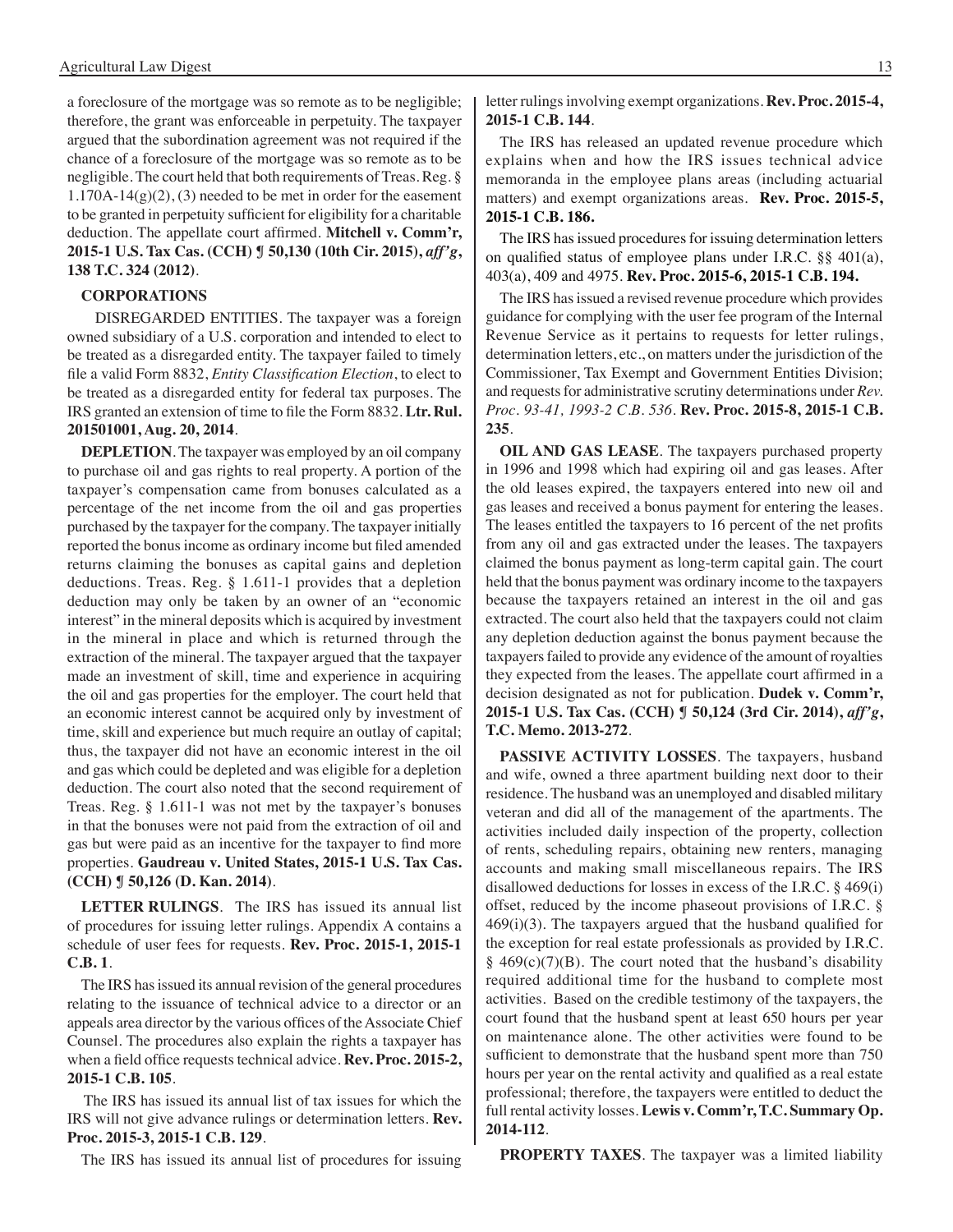company (LLC) created for the purpose of constructing and leasing the residential portion of buildings above city schools. Under an agreement with the state, the taxpayer made payments to the public landlord of each property instead of real property taxes. The IRS ruled that the taxpayers were permitted to deduct as real property taxes under I.R.C. § 164 these payments in lieu of taxes (PILOT). The PILOT payments satisfied the three-prong test articulated in *Rev. Rul. 71-49, 1971-1 C.B. 103* because they: (1) were measured by and imposed at the same rate as applicable real property taxes were imposed; (2) were imposed pursuant to a state statute; and (3) the PILOT payments could only by used for public purposes. In addition, the subsequent unit owners were entitled to deduct as real property taxes under I.R.C. § 164 such portion of common charges paid as were applicable toward the PILOT obligations. **Ltr. Rul. 201452015, Sept. 16, 2014**.

**RETURNS**. The IRS has announced that it will begin accepting 2014 tax returns electronically on January 20, 2015. Paper tax returns will begin processing at the same time. The decision follows Congress renewing a number of "extender" provisions of the tax law that expired at the end of 2013. **IR-2014-119**.

#### **S CORPORATION**

 EMPLOYEE STOCK OWNERSHIP PLAN. The taxpayer was a wholly-owned corporation which elected S corporation status. The taxpayer sponsored an employee stock ownership plan (ESOP) managed by a trust and with the shareholder as the only participant. The ESOP was initially funded with a \$200,000 loan which was used to purchase the taxpayer's stock, which was used as security for the loan and held by the trust in a suspense account. The ESOP incorporated the anti-abuse requirements of I.R.C. § 409(p) because the trust held stock of taxpayer, an S corporation. The ESOP provided: "No portion of the Trust Fund attributable to (or allocable in lieu of) Company Stock in an S corporation may, during a "nonallocation year," accrue (or be allocated directly or indirectly under any plan maintained by the Employer meeting the requirements of Code Section  $401(a)$ ) for the benefit of any disqualified person." During 2002 the trust owned 80 percent of the taxpayer's common stock and the shareholder owned the rest. The ESOP allocated shares of taxpayer's stock to the shareholder in 2002. At that time the taxpayer was treating the ESOP as a qualified plan under I.R.C. § 401(a) and the trust as tax exempt under section 501(a). In 2002 the trust made or was credited with making a payment to petitioner toward the loan. The trust then released from the suspense account 8.4568 shares of the taxpayer's stock, all of which were allocated to the shareholder. The shareholder was the taxpayer's sole employee and the ESOP's sole participant. The IRS determined in the deficiency notice that the trust had violated I.R.C. § 409(p) for 2002 by releasing the taxpayer's shares from the suspense account and allocating them to the shareholder. The IRS concluded that the taxpayer owed excise tax of under I.R.C. § 4979A and determined in the deficiency notice that the taxpayer was liable for additions to tax under I.R.C. §§ 6651(a) and (b) because the taxpayer neither paid excise tax for 2002 nor filed a Form 5330, *Return of Excise Taxes Related to Employee Benefit Plans*. The taxpayer argued that the ESOP was not a qualified plan but the court noted that the

quoted language above tracked exactly the language needed for a qualified plan. Although the taxpayer violated the S corporation rules because it had two classes of stock, the court held that the taxpayer would be deemed an S corporation because the taxpayer and shareholder filed all returns as if the taxpayer was an S corporation. Thus, the court held that the shareholder was a disqualified person because the shareholder held more than 10 percent of the stock of the S corporation taxpayer. Therefore, the court held that the distribution of the stock from the trust to the shareholder was an impermissible allocation subject to excise tax. **Ries Enterprises, Inc. v. Comm'r, 2015-1 U.S. Tax Cas. (CCH) ¶ 50,131 (8th Cir. 2014),** *aff'g***, T.C. Memo. 2014-14**.

 LATE FILING PENALTY. The taxpayer was a single shareholder subchapter S corporation. The taxpayer's Form 1120S return were filed by an employee-officer who had not filed timely returns for 2002 through 2012. For the 2010 return, the taxpayer claimed that the officer mailed a Form 7004, *Application for Automatic Extension of Time To File Certain Business Income Tax, Information, and Other Returns*, on March 15, 2011, the due date for the 2010 return. The extension, if valid, terminated on September 15, 2011 but the IRS did not receive the 2010 Form 1120S until January 31, 2012. The IRS had no record of receipt of the Form 7004 and assessed a late filing penalty under I.R.C. § 6699 based on the failure to file the 2010 return until January 2012. The taxpayer claimed that the extension was timely filed and, at worst, the taxpayer was liable for only one month of penalty because the 2010 Form 1120S was filed in October 2011, one month after the termination of the extension. The court held that the extension was not effective because the taxpayer provided no evidence of the mailing of the Form 7004 other than testimony of the officer. Similarly, the court held that the Form 1120S for 2010 was not filed until January 2012 because the taxpayer failed to provide any evidence of an earlier filing. **Roshdieh, M.D. Corp. v. Comm'r, T.C. Summary Op. 2014-113**.

 SUBSIDIARY ELECTION. The taxpayer was an S corporation which wholly-owned a subsidiary corporation. Although the taxpayer intended to treat the subsidiary as a qualified subchapter S subsidiary, the taxpayer failed to file a Form 8869, *Qualified Subchapter S Subsidiary Election*.The IRS granted an extension of time for the taxpayer to file Form 8869. **Ltr. Rul. 201450012, Aug. 19, 2014**.

 The taxpayer elected to be a subchapter S corporation. A subsidiary was formed which also made an election to be a subchapter S corporation.As part of a reorganization under I.R.C.  $\S 368(a)(1)(F)$ , the shareholders of the subsidiary contributed all of their stock in the subsidiary to the taxpayer, thereby causing the subsidiary to become a wholly-owned subsidiary of the taxpayer. The subsidiary then converted to a limited liability company, and by default was treated as a disregarded entity for federal tax purposes. Afterwards, the taxpayer made an election to treat the subsidiary as a qualified subchapter S subsidiary (QSub). However, the taxpayer discovered that its election to treat the subsidiary as a QSub was ineffective due to the subsidiary's failure to meet all the requirements of I.R.C.  $\S 1361(b)(3)(B)$  at the time the election was made. The taxpayer represented that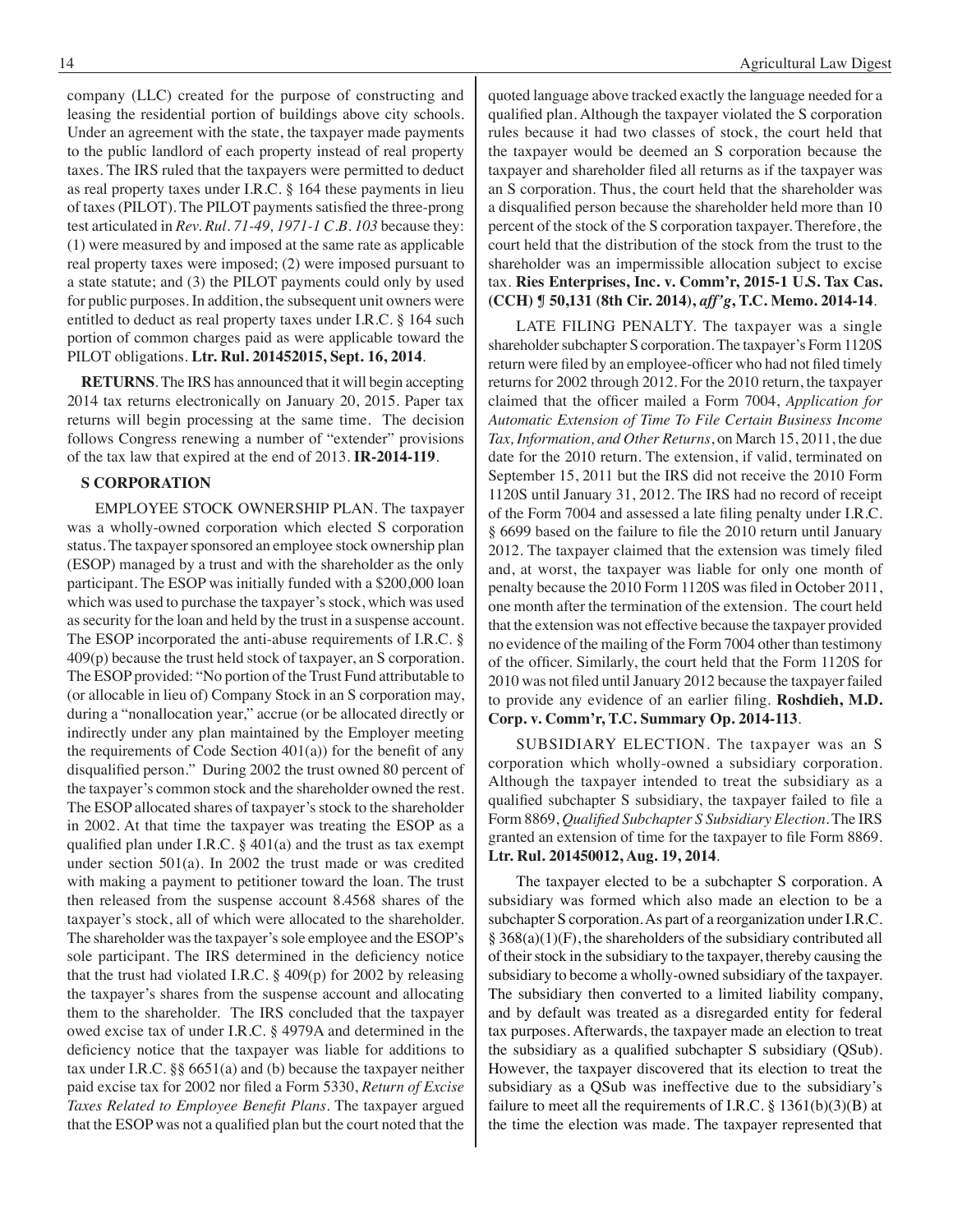the ineffective QSub election was inadvertent and not the result of tax avoidance or retroactive tax planning. The taxpayer further represented that no federal tax return of any person has been filed inconsistent with a valid QSub election having been made. The subsidiary and the taxpayer agreed to make any adjustments required by the IRS consistent with the treatment of the subsidiary as a QSub. The IRS granted the taxpayer an extension of time to file a proper election. **Ltr. Rul. 201501007, Sept. 16, 2014**.

## **insurance**

**POLLUTANT**. The plaintiffs owned and operated a dairy farm with around 600 dairy cows. The plaintiffs purchased a farm insurance property and personal liability policy from the defendant which covered scheduled property, including equipment for handling manure from the dairy operation. The policy expressly excluded losses resulting from the "discharge, dispersal, seepage, migration, release, or escape of 'pollutants' into or upon land, water, or air" and "any loss, cost, or expense arising out of any ... claim or suit by or on behalf of any governmental authority relating to testing for, ... cleaning up, removing, ... or in any way responding to or assessing the effects of 'pollutants.'" Pollutant is defined in the policy as "any solid, liquid, gaseous ... irritant or contaminant, including ... waste. Waste includes materials to be recycled, reclaimed, or reconditioned, as well as disposed of." The plaintiffs used the covered equipment to spread manure on their fields pursuant to a nutrient management plan prepared by a certified crop agronomist and approved by the Washington County Land and Water Conservation Division. However, the Wisconsin Department of Natural Resources notified the plaintiffs that manure from the plaintiffs' farm had polluted a local aquifer and contaminated their neighbors'water wells.When several neighbors demanded compensation, the plaintiffs notified defendant of the claims. The defendant sought to deny coverage because the manure was a pollutant. First, the court noted that the policy definition of pollutant was so broad as to include almost any substance which could be an irritant or cause damage in certain circumstances. Therefore, the court followed the case precedent that the definition had to be determined "as understood by a reasonable person in the position of the insured." In this case, the court found that the plaintiff would not consider manure to be a pollutant but as a nutrient used as beneficial to production of agricultural products for use in the dairy. Therefore, the court held that the defendant could not deny coverage for damage caused by manure runoff. On appeal, the appellate court reversed in part and remanded, holding that manure was a pollutant in that is was undesirable, commonly held to be harmful and was not universally present. Thus, the pollution exclusion in the general farm coverage liability policy excluded coverage for the damage. Similarly, the pollution exclusion in the farm chemicals coverage excluded coverage for the same reason. However, the court held that coverage was included in the "Damage to Property of Others" clause because manure seepage was specifically covered. **Wilson Mutual Ins. Co. v. Falk, 2014 Wis. LEXIS 956 (Wis. 2014),** *rev'g and rem'g***, 844 N.W.2d 380 (Wis. Ct. App. 2013)**.

### **PROPERTY**

**EASEMENT**. The defendants owned a rural residence on 2.41 acres which was subject to an easement granted to the plaintiffs who owned land-locked pastures neighboring the defendants. The easement grant stated: "The easement granted herein shall be for ingress and egress for vehicular and pedestrian traffic and utilities for the use and benefit of the Dominant Estate." The plaintiffs had acquired their land from an owner who had used the property as a horse farm with a barn and pastures. When the plaintiffs began to clean up the barn area and install horse fencing, the defendants attempted to block access over the easement by digging holes and storing property on the easement and several times personally block access to the property. The plaintiffs sought an injunction preventing the defendants from such actions. The trial court granted a permanent injunction, ruling that the easement covered the defendants' entire property but was limited to a reasonable amount of space as needed to move horses in and out of the plaintiffs' property, including trucks and small machinery. On appeal, the plaintiffs agreed that they would accept an easement over a strip of land on the edge of the property. The defendants argued on appeal that the ruling allowed the plaintiffs to expand their use of the easement to walk horses across the easement for use of the property as a pasture. The appellate court found that the evidence demonstrated that the plaintiffs' property had been used as a horse farm with pasture when the easement was granted; therefore, the use of the easement to walk horses to the property was not a new use. The defendants also argued that permanent injunctive relief was improper in that the plaintiffs only intended to use the property as a horse pasture. The appellate court found that the evidence showed that the plaintiffs had expended time and money to improve their property for use by horses when the defendants started blocking access to the easement; therefore, the permanent injunction was proper. **Barnes v. Prairie Horse Farms, LLC, 2014 Ind. App. Unpub. LEXIS 1694 (Ind. Ct. App. 2014)**.

## **In the news**

**DRONES**. "The Federal Aviation Administration has granted a Washington company (Advanced Aviation Solutions LLC) an exemption to fly unmanned aerial vehicles ("UAVs" or "drones") commercially for "precision agriculture" and "crop scouting" purposes. In general, FAA regulations prohibit any person from flying a UAV in national airspace without an airworthiness certification (except for model aircraft flow under the "hobby" aircraft guidance document). A person may seek to avoid airworthiness certification by seeking an exemption under Section 333 of the FAA Modernization and Reform Act of 2012 ("FMRA")." **Janzen Ag Law (blog), Jan. 8, 2015, http://www. janzenaglaw.com/2015/01/faa-approves-ag-drone-flights-forone.**html